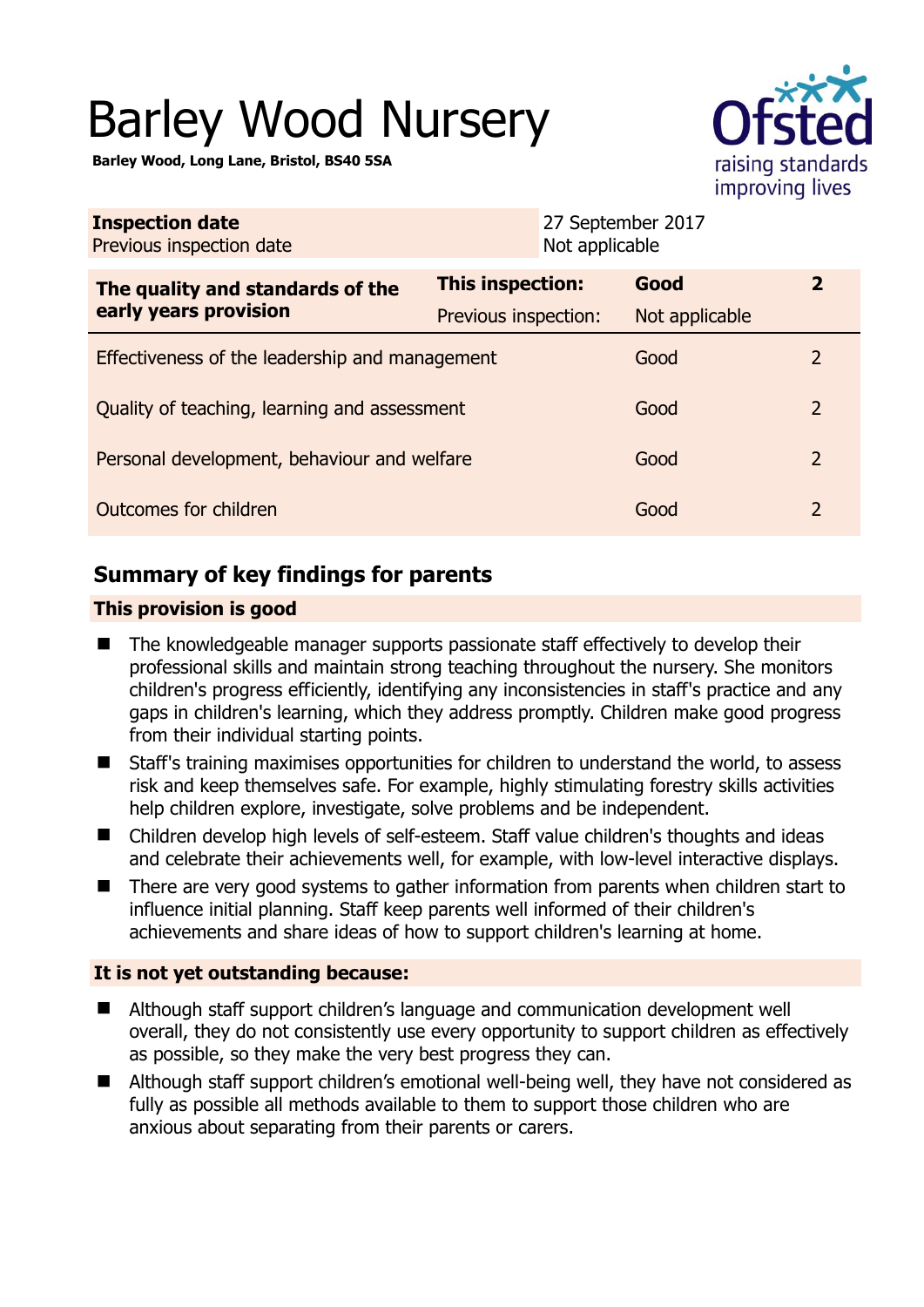## **What the setting needs to do to improve further**

#### **To further improve the quality of the early years provision the provider should:**

- use all opportunities to help babies and young children learn new words and to give older children time to respond to questions, to build their communication and language skills even further
- $\blacksquare$  provide further support for children who are anxious about separation to understand that their parents will return shortly.

#### **Inspection activities**

- The inspector observed staff's interactions with children as they played inside and outside, and discussed the children's learning and their assessment arrangements.
- The inspector completed two joint observations with the manager and discussed how staff are supported in their professional development.
- The inspector accompanied staff and children on a forestry skills outing.
- The inspector spoke with the manager, staff, parents and children at the inspection and considered parents' written views.
- The inspector sampled documentation, including staff's suitability checks, and policies and procedures.

#### **Inspector**

Rachael Williams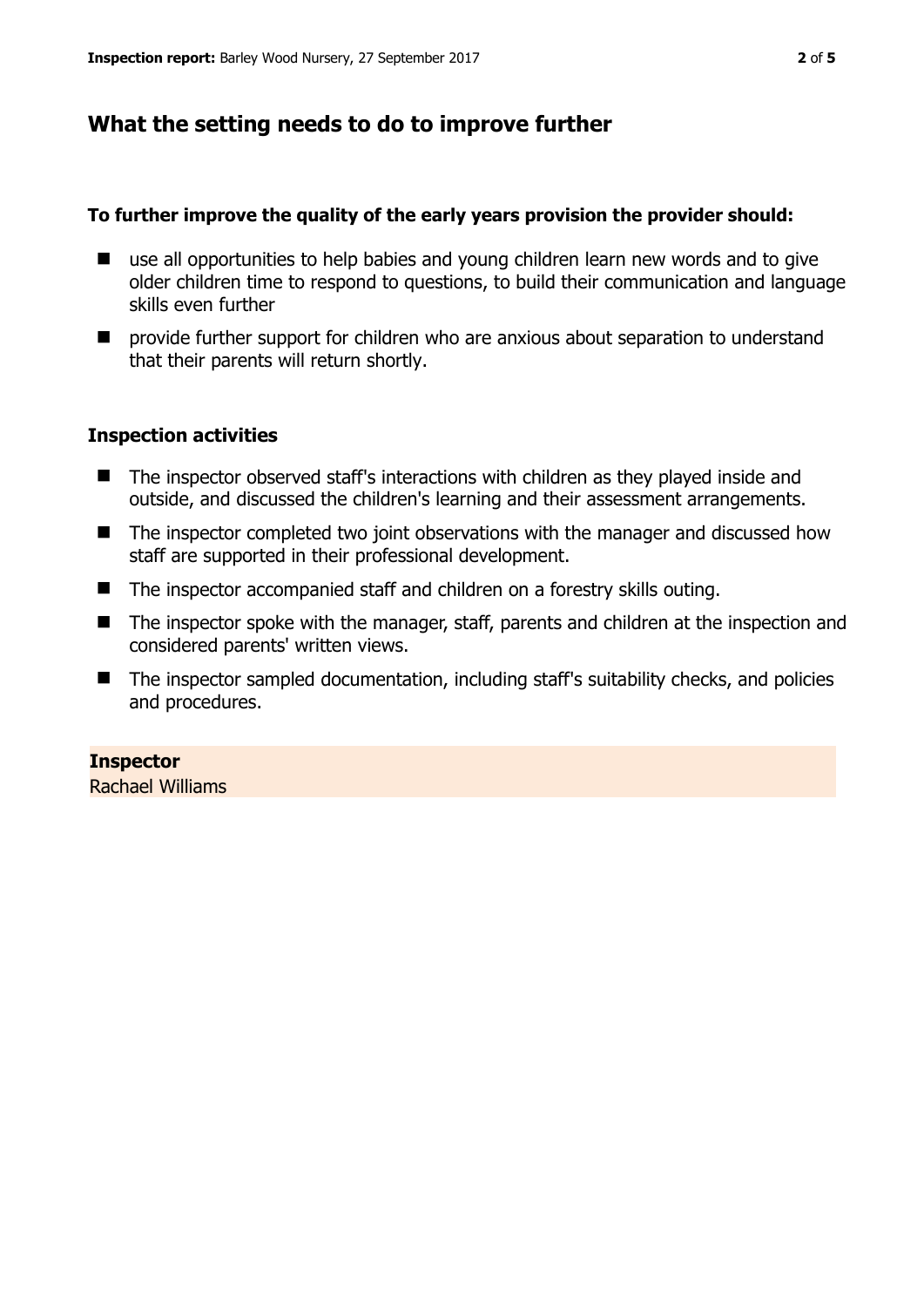## **Inspection findings**

#### **Effectiveness of the leadership and management is good**

Safeguarding is effective. There are robust systems to ensure children's safety and security, and vigilant staff consistently implement these. Management and staff have a clear understanding of their role and responsibility to report any concerns about a child or a colleague to local agencies. There are effective recruitment, induction and ongoing suitability arrangements. Management evaluates the provision well and includes the views of staff, parents and children. Management devises accurate action plans to improve outcomes for children. For example, there has been a keen focus on creating highly stimulating and enticing learning environments.

#### **Quality of teaching, learning and assessment is good**

Staff know the children well and plan an exciting range of experiences, which they tailor to meet their interests and next steps. They make very good use of their surroundings to entice learning, such as exploring a fairy theme in the woods and completing scavenger hunts. Staff introduce activities well. They provide good explanations and demonstrate when required to support the less confident children. Older children explore language well, for example, they change words in a familiar song to invent new rhyming words for their fairy language. Toddlers show great interest in the world around them. For example, on discovering an acorn staff effectively questioned children and they decided that a worm had made the hole in the acorn. There are good opportunities for young children to learn early writing skills. For example, they relish climbing the slide steps to mix paint with their chosen toy vehicle and watching the patterns it makes as it descends.

#### **Personal development, behaviour and welfare are good**

Parents greatly value the strong bonds that their children make with caring staff. The keyperson system works well, especially in supporting children as they move between rooms and on to school. Children behave well, play cooperatively and make decisions about their play. They understand rules, for example, an older child reminds the manager to stop talking and listen to instructions as they prepare to explore the woods. Staff work closely with parents to ensure they meet children's care needs effectively.

#### **Outcomes for children are good**

Children make good progress and staff prepare them well for their next stage in learning. Children develop good independence skills, for example, they make good attempts to dress themselves for outside play. Older children enjoy the responsibility of small tasks, such as carrying equipment to the woods and serving themselves at lunchtime. Younger children solve problems well, for example, they decide to stamp on the ice to break it to retrieve toy cars, showing awe and wonder. Babies explore confidently and develop good physical skills, such as crawling, pulling themselves up and holding hands to walk.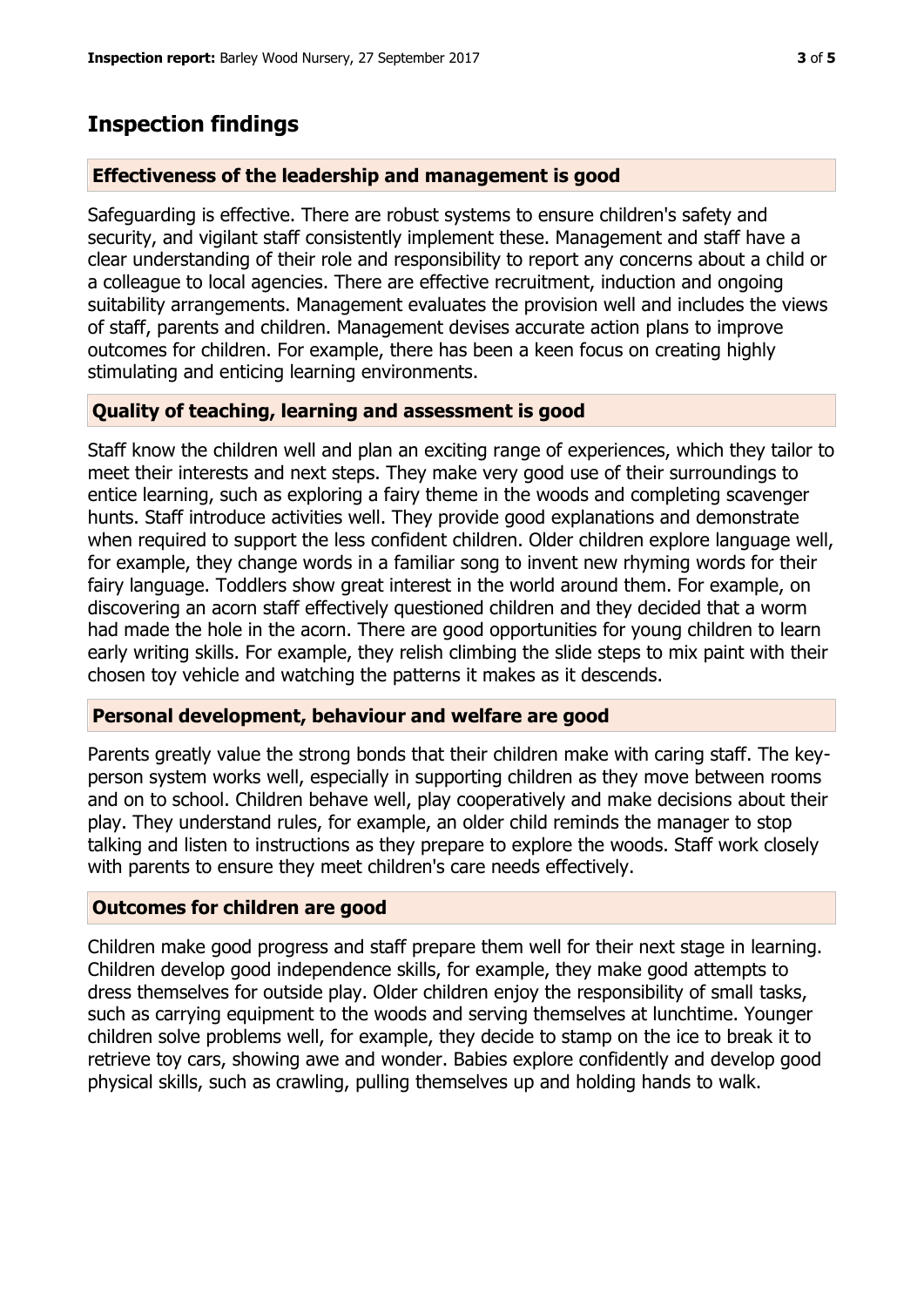## **Setting details**

| Unique reference number                             | EY489024                                                                             |  |
|-----------------------------------------------------|--------------------------------------------------------------------------------------|--|
| <b>Local authority</b>                              | North Somerset                                                                       |  |
| <b>Inspection number</b>                            | 1022289                                                                              |  |
| <b>Type of provision</b>                            | Full-time provision                                                                  |  |
| Day care type                                       | Childcare - Non-Domestic                                                             |  |
| <b>Registers</b>                                    | Early Years Register, Compulsory Childcare<br>Register, Voluntary Childcare Register |  |
| Age range of children                               | $0 - 8$                                                                              |  |
| <b>Total number of places</b>                       | 60                                                                                   |  |
| Number of children on roll                          | 73                                                                                   |  |
| Name of registered person                           | Bridgwater Young Men's Christian Association                                         |  |
| <b>Registered person unique</b><br>reference number | RP905002                                                                             |  |
| <b>Date of previous inspection</b>                  | Not applicable                                                                       |  |
| <b>Telephone number</b>                             | 01934 861282                                                                         |  |

Barley Wood Nursery registered in 2015. It is operated by YMCA Somerset Coast. The nursery is situated in the village of Wrington, North Somerset. The setting is open daily from 7.30am until 6pm, all year round. There is an optional breakfast club for school-aged children, which operates during term times only. The provider employs a manager who holds an early years qualification at level 3. She is supported by 11 staff. Of these, one holds early years professional status, three hold early years qualifications at level 6, four hold early years qualifications at level 3, and one is qualified at level 2. The nursery is in receipt of funding for free early education for children aged two, three and four years.

This inspection was carried out by Ofsted under sections 49 and 50 of the Childcare Act 2006 on the quality and standards of provision that is registered on the Early Years Register. The registered person must ensure that this provision complies with the statutory framework for children's learning, development and care, known as the early years foundation stage.

Any complaints about the inspection or the report should be made following the procedures set out in the guidance 'Complaints procedure: raising concerns and making complaints about Ofsted', which is available from Ofsted's website: www.gov.uk/government/organisations/ofsted. If you would like Ofsted to send you a copy of the guidance, please telephone 0300 123 4234, or email enquiries@ofsted.gov.uk.